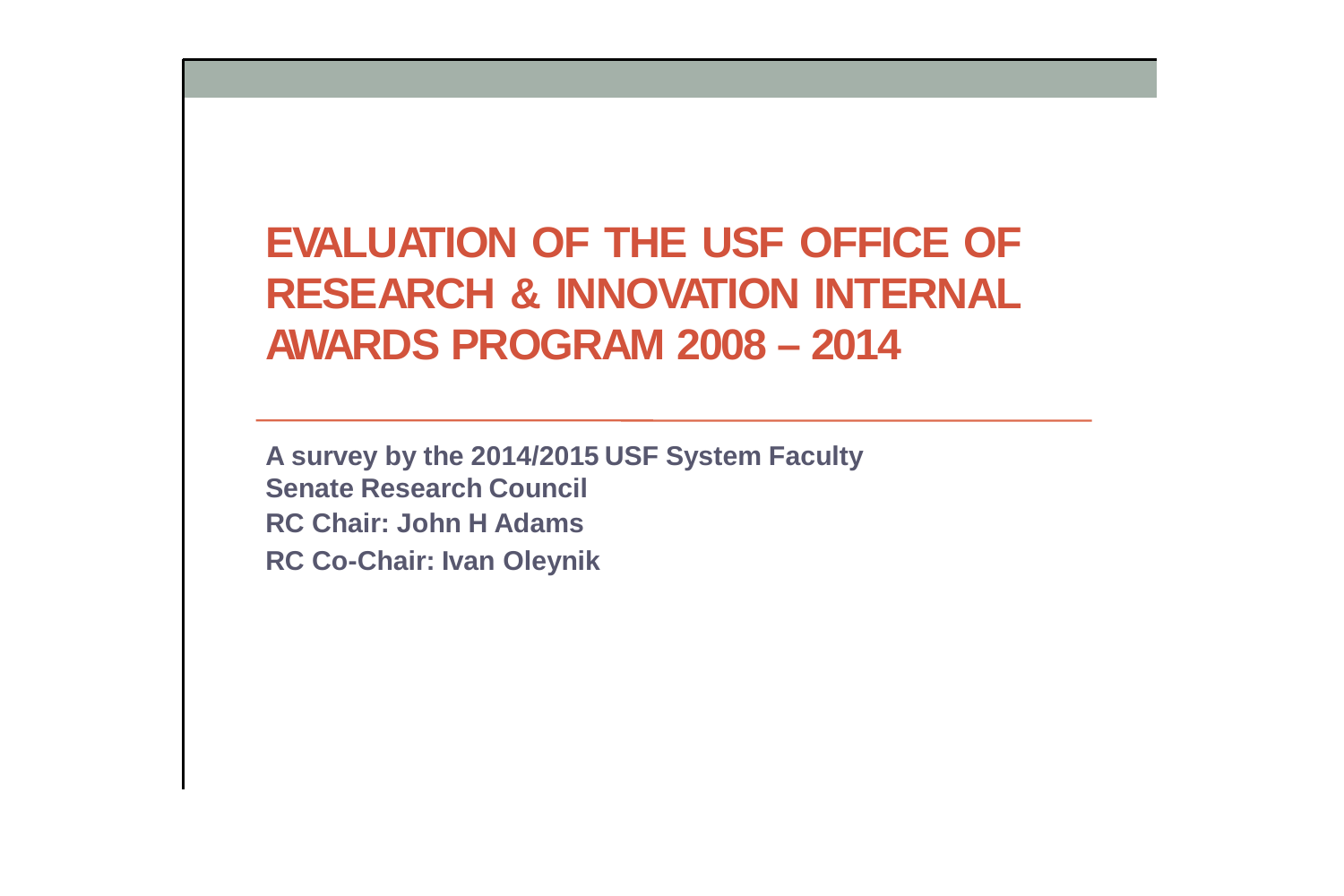## USF Office of Research & Innovation Internal Awards Program

A total of \$500,000\* allocated to five awards programs in 2014/2014 Amounts shown are maximum \$ for each award/ total \$ for this type of award (USF ORI generously provided additional funds this academic year)

- Creative Scholarship Grants§ (CSG) \$10,000/ \$125,000
- New Researcher Grants§ (NRG) \$10,000/ \$125,000
- Proposal Enhancement Grants§ (PEG) \$25,000/ \$125,000
- Faculty International Travel Grants† (FTIG) \$2,500/ \$85,000
- Conference Support Grants† (CONF) \$5,000/ \$25,000
- Research Faculty Pathway Grant (RFPG) not funded this year (2014/2015)

\* allocation represents ≈0.12% of total research funding for USF System (based upon ORI Annual Report 2013/2014)

- § award program directly support research for an investigator initiated project
- † award program mostly supports ancillary research activities of individuals and programs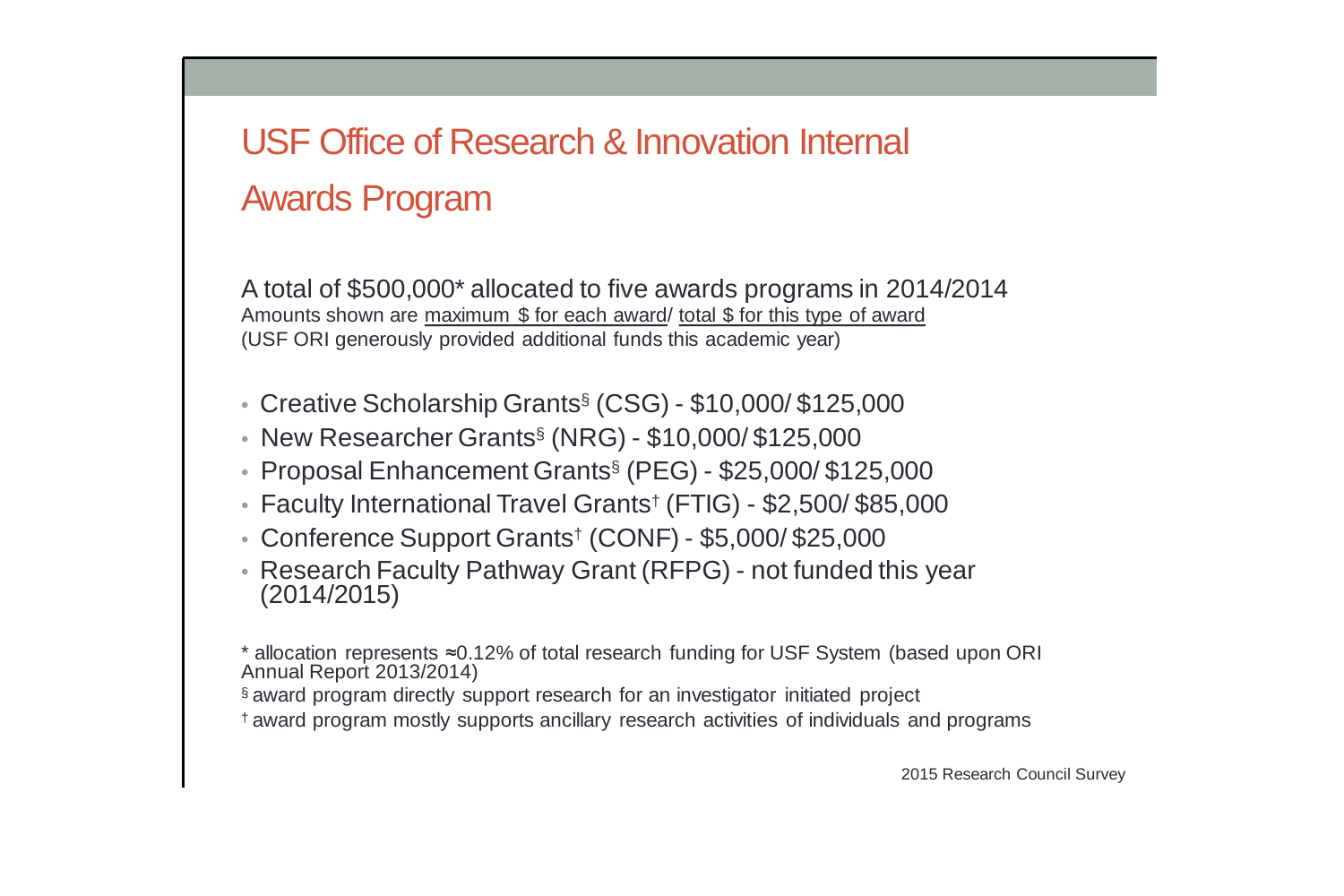### 2015 RC Survey of ORI Internal Awards Program

- Purpose of the Survey was to ascertain the impact of this Investment on individuals (faculty) and programs (Departments, Centers, Colleges)
- The survey had two parts:
	- Awardee Survey sent to recipients of Internal Awards from previous five academic years, 2008-2014
	- **Stakeholders Survey sent to Associate Deans for Research, Center** Directors, and Department Chairs
- The surveys were kept relatively simple to increase likelihood of participation & reduce burden in responding
- All data presented in the survey report are based upon the responses provided by Awardees and Stakeholders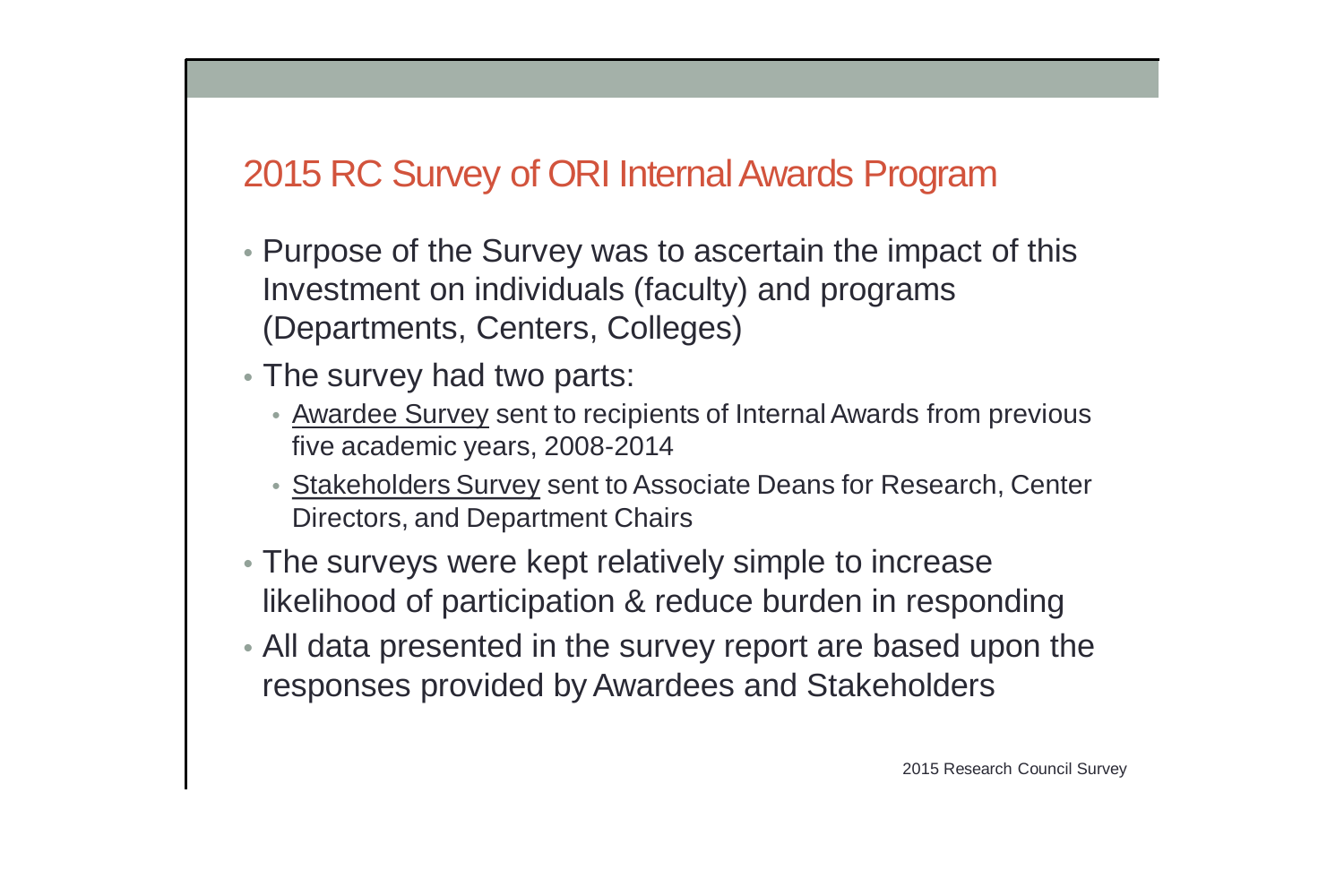### USF ORI InternalAwards Program 2008-2014 Summary of Measurable Outcomes Metrics\*



\*report is based of information provided by respondents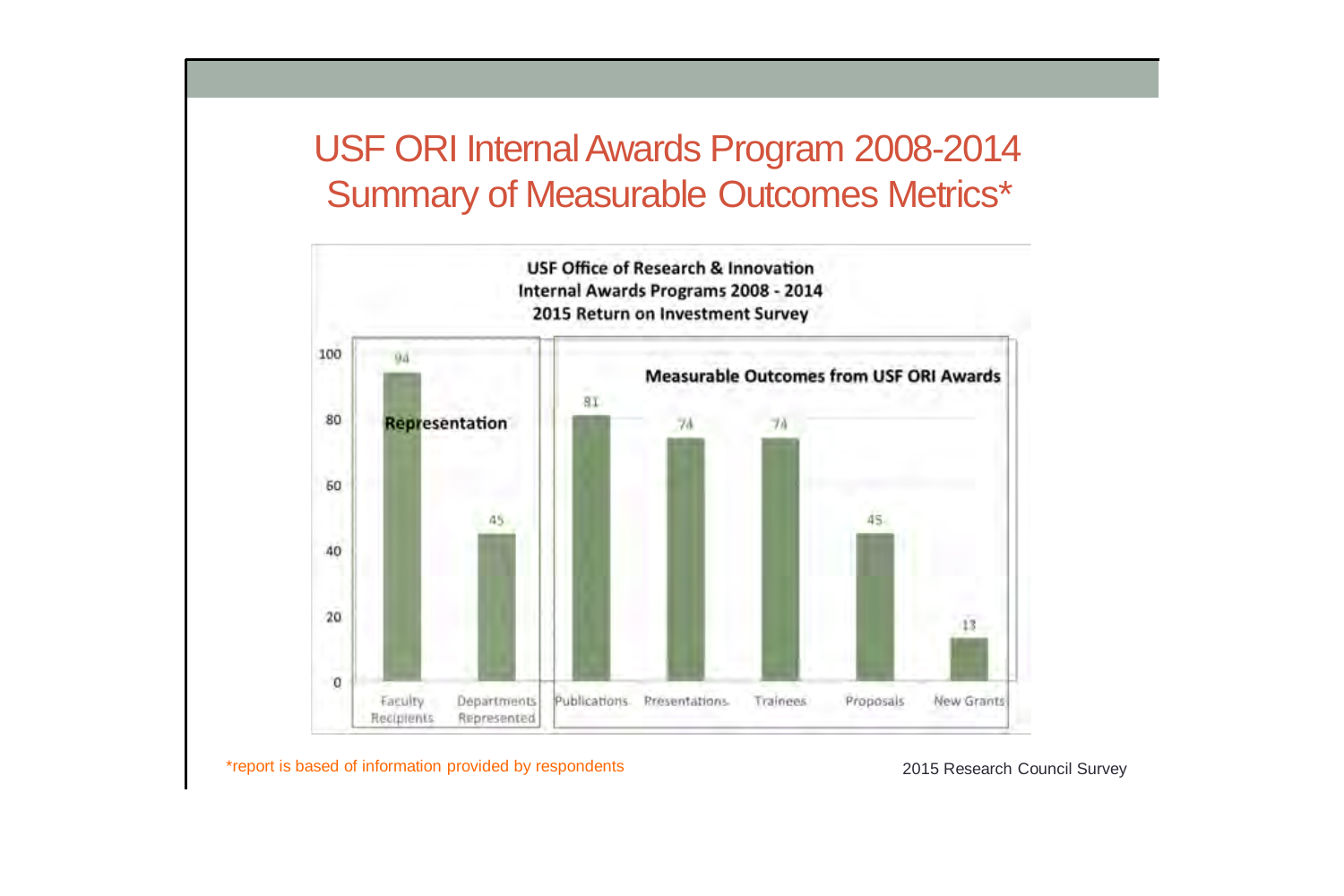#### Awardee **Survey** Question #1

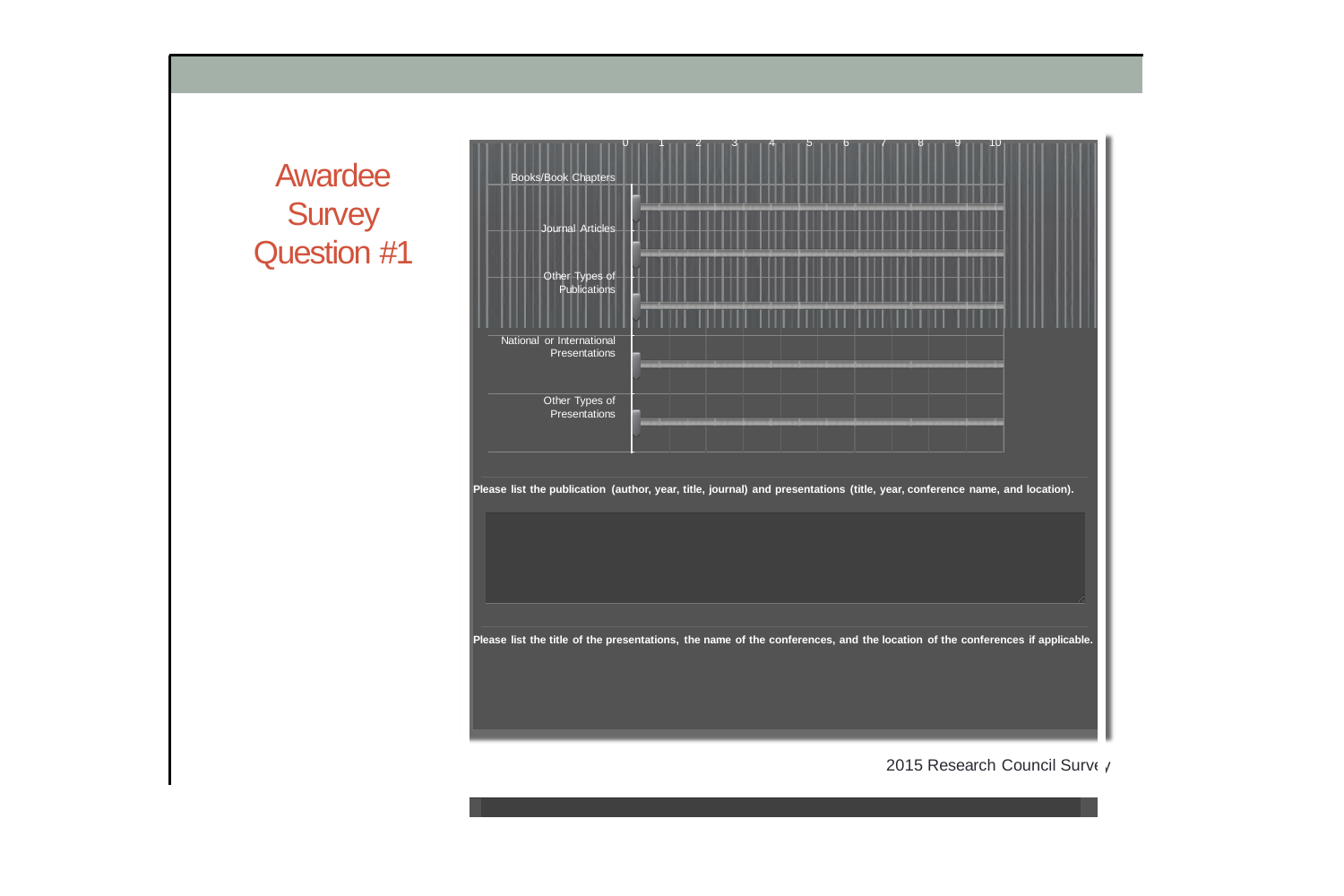### Measurable Outcomes: Publications &

#### **Presentations**

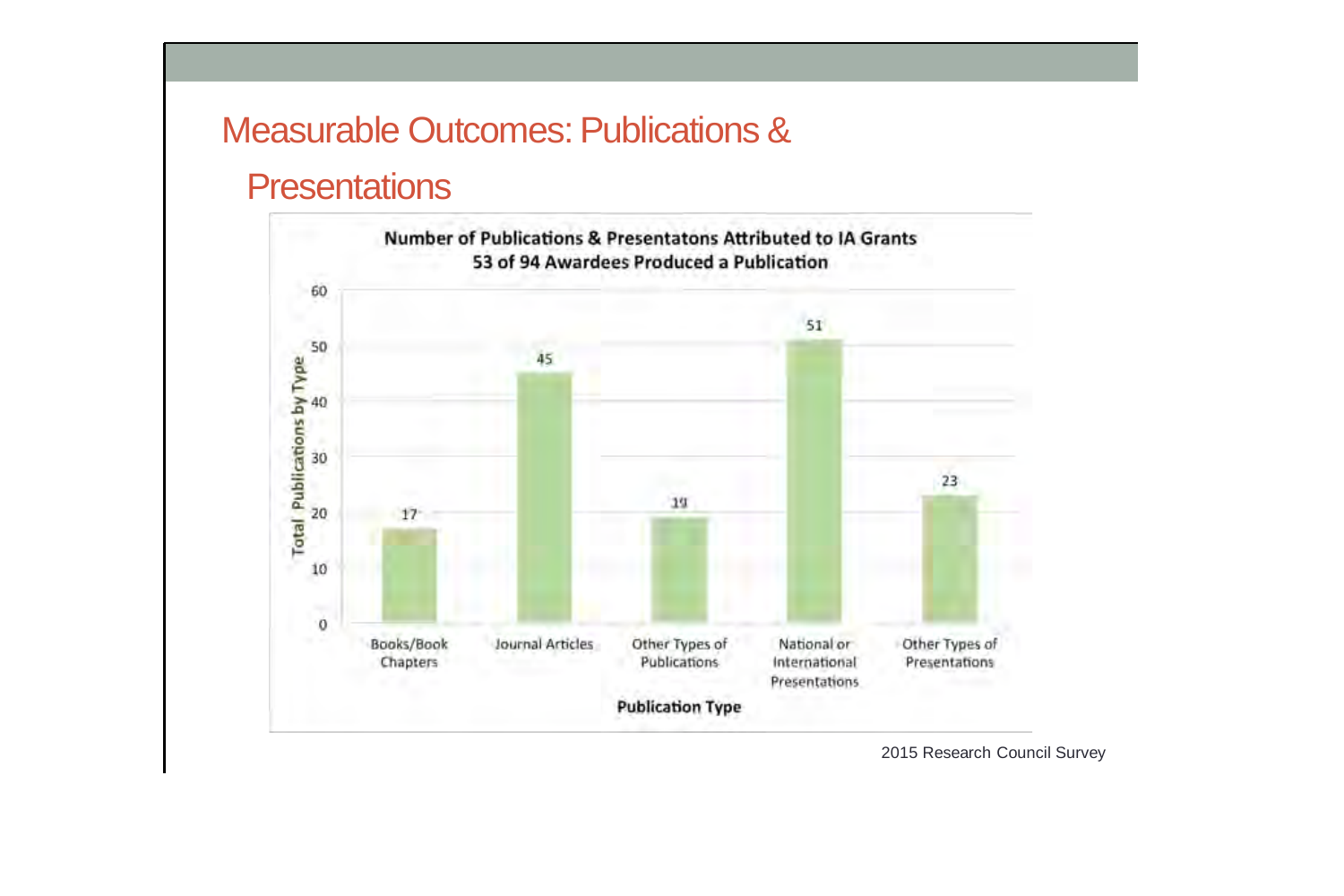# Awardee Survey Question #2

|                                                                                                        | $\alpha$ |  | $1 \quad 2 \quad 3$ |  | 4 5 6 7 8 | g. |
|--------------------------------------------------------------------------------------------------------|----------|--|---------------------|--|-----------|----|
| Undergraduate                                                                                          |          |  |                     |  |           |    |
|                                                                                                        |          |  |                     |  |           |    |
| Graduate                                                                                               |          |  |                     |  |           |    |
| Post-doctoral                                                                                          |          |  |                     |  |           |    |
|                                                                                                        |          |  |                     |  |           |    |
|                                                                                                        |          |  |                     |  |           |    |
| Please list the names of the undergraduate/graduate students and post-doctoral fellows, if applicable. |          |  |                     |  |           |    |
|                                                                                                        |          |  |                     |  |           |    |
|                                                                                                        |          |  |                     |  |           |    |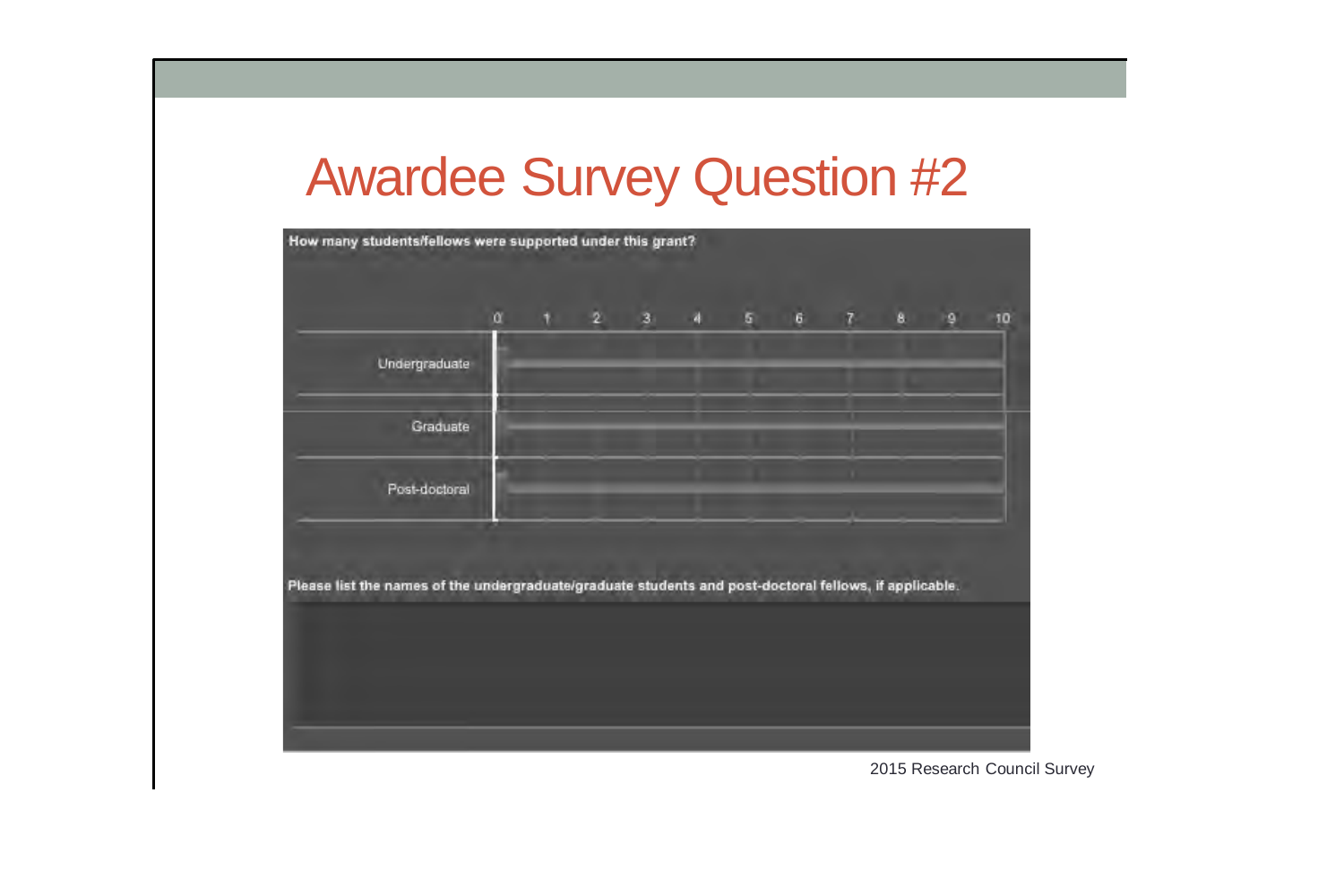### Measurable Outcomes: Trainees Supported

#### by IAGrants



<sup>2015</sup> Research Council Survey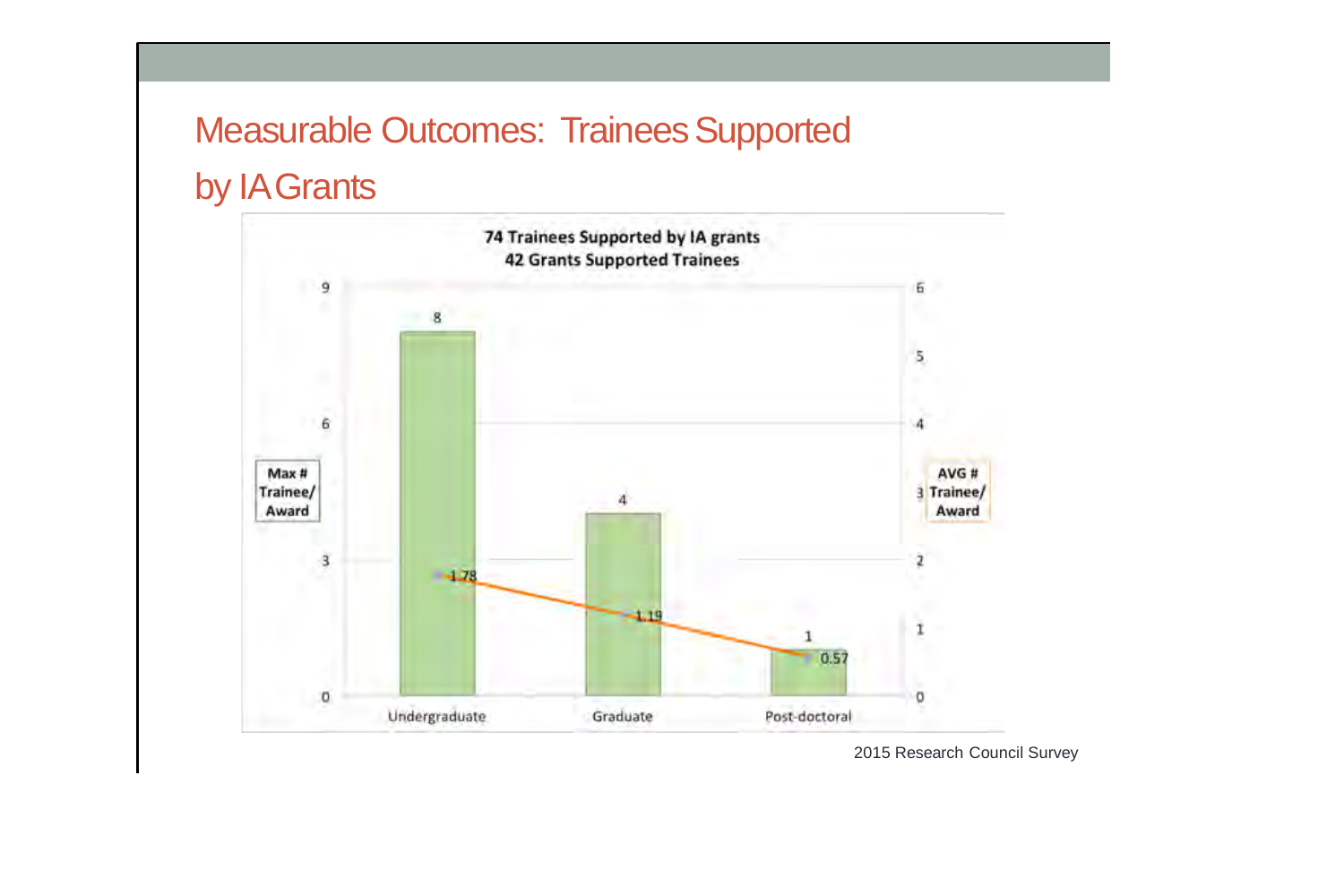## Awardee Survey Question #3

Number of grant proposals and/or grant awards based on this internal award  $1 \qquad 2 \qquad 3 \qquad 4 \qquad 5$  $\alpha$ 6 7 8  $10^{-1}$ Proposals submitted Proposals awarded Please list the proposals submitted and/or awarded.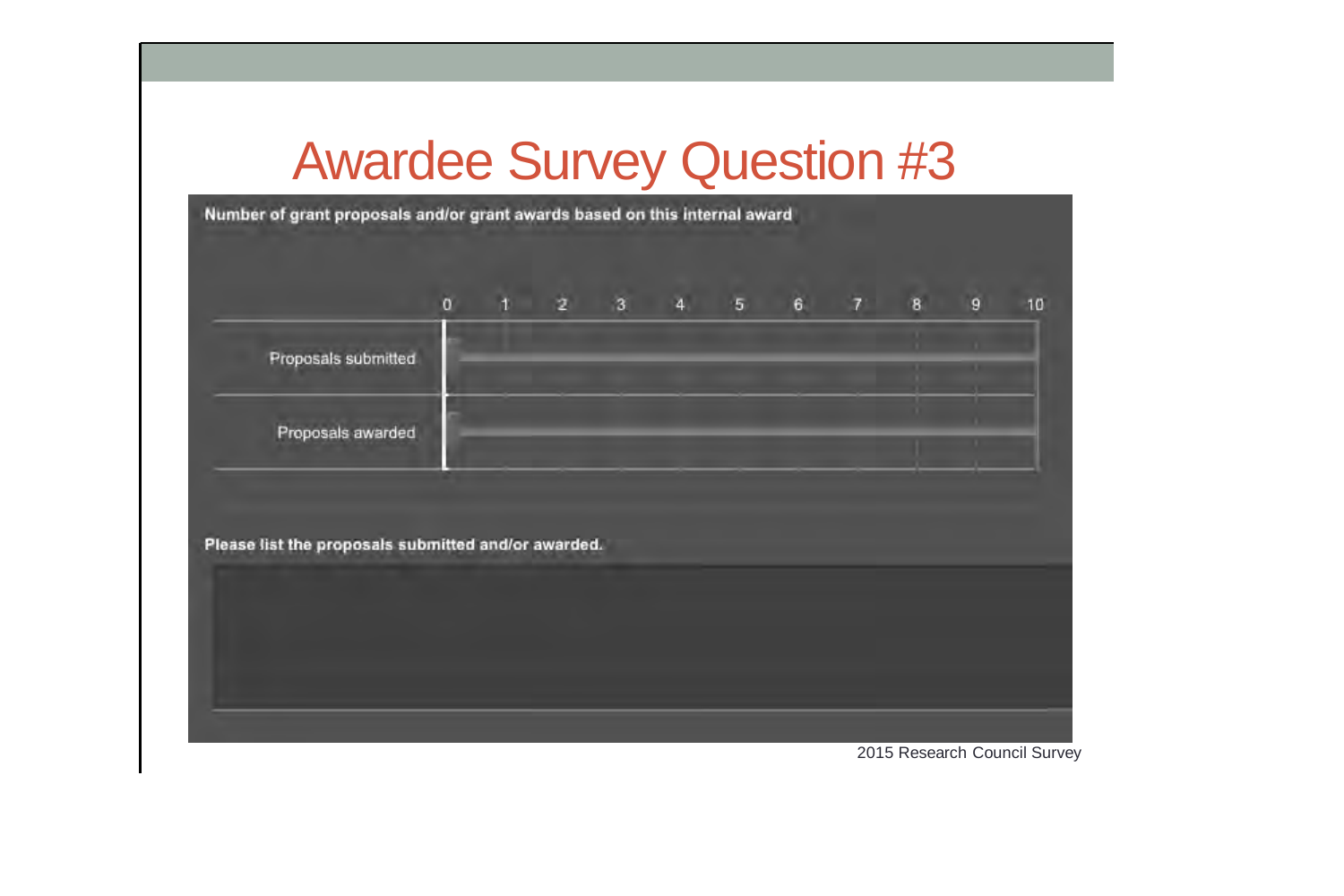#### Measurable Outcomes:

#### Proposals Submitted & Grants Received



<sup>2015</sup> Research Council Survey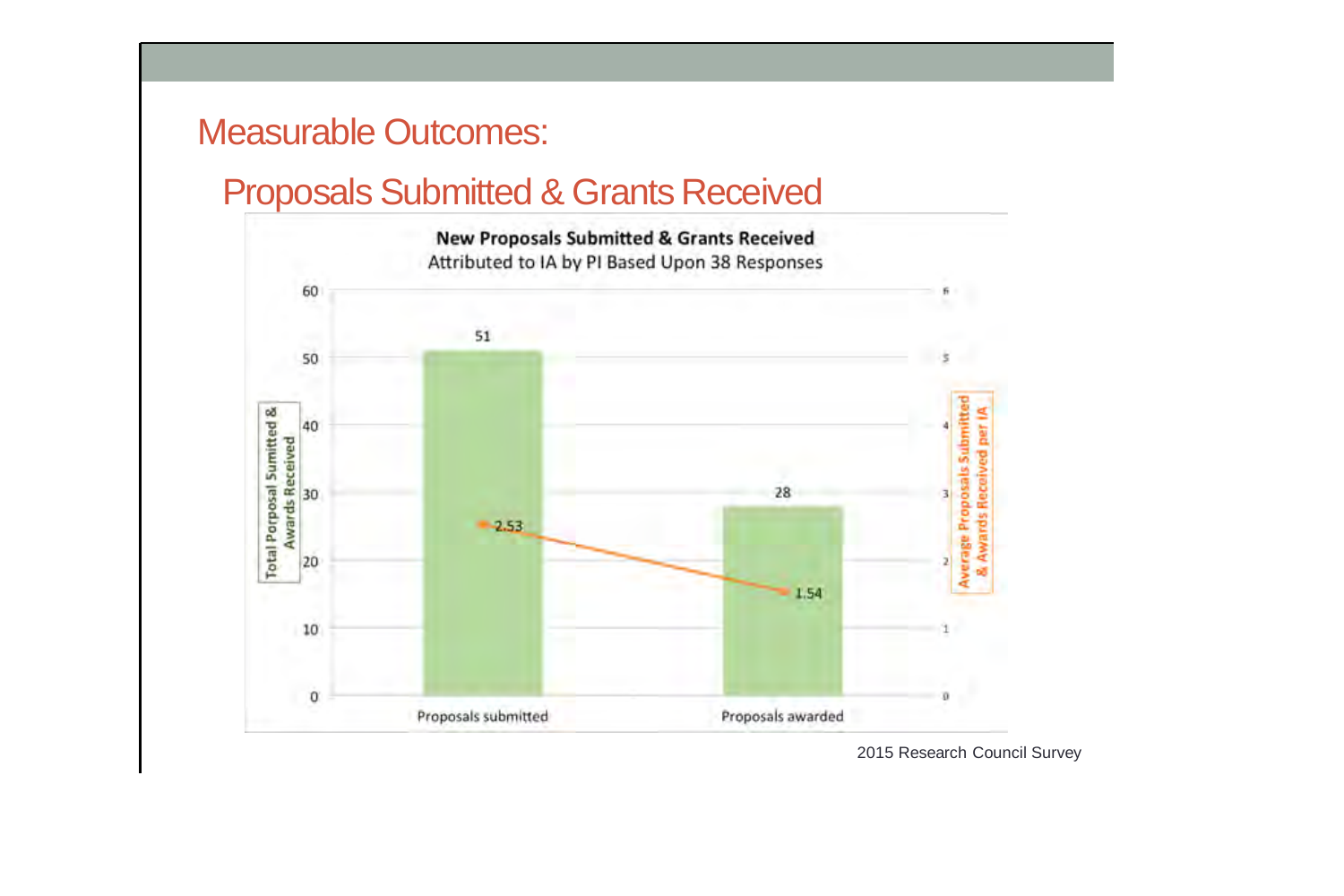# Awardee Survey Question #4-6

Please indicate how you view the internal award program

|                                                   | Strongly Disagree | Disagree | Neither Agree nor<br><b>Disagree</b> | Agree | Strongly Agree |
|---------------------------------------------------|-------------------|----------|--------------------------------------|-------|----------------|
| It is essential for my career<br>development      |                   |          |                                      |       |                |
| It has a major impact on my<br>career development |                   |          |                                      |       |                |
| It is important for student<br><b>SUCCESS</b>     |                   |          |                                      |       |                |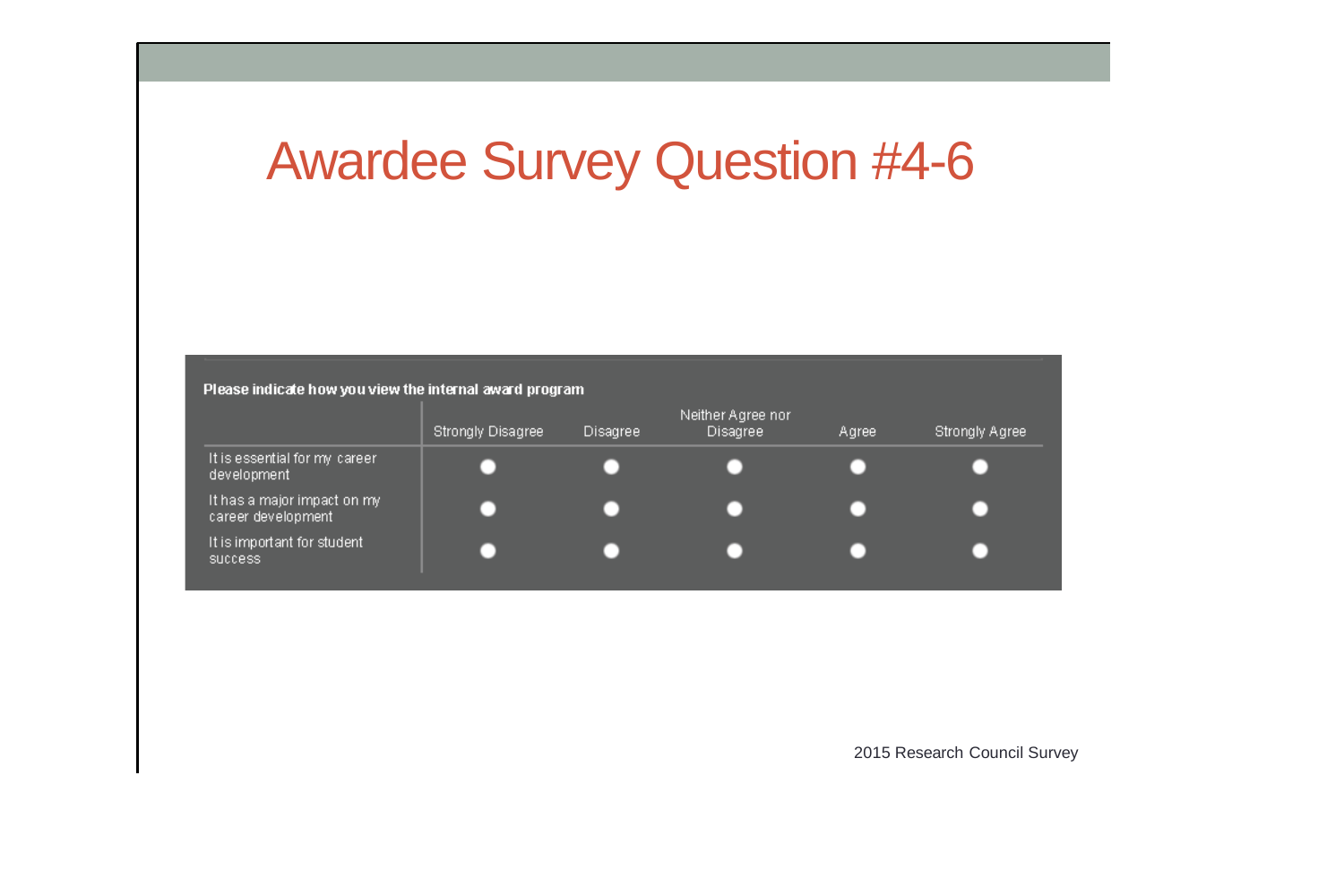#### Evaluation of USF ORIAward by Faculty Recipient (Q4-6)

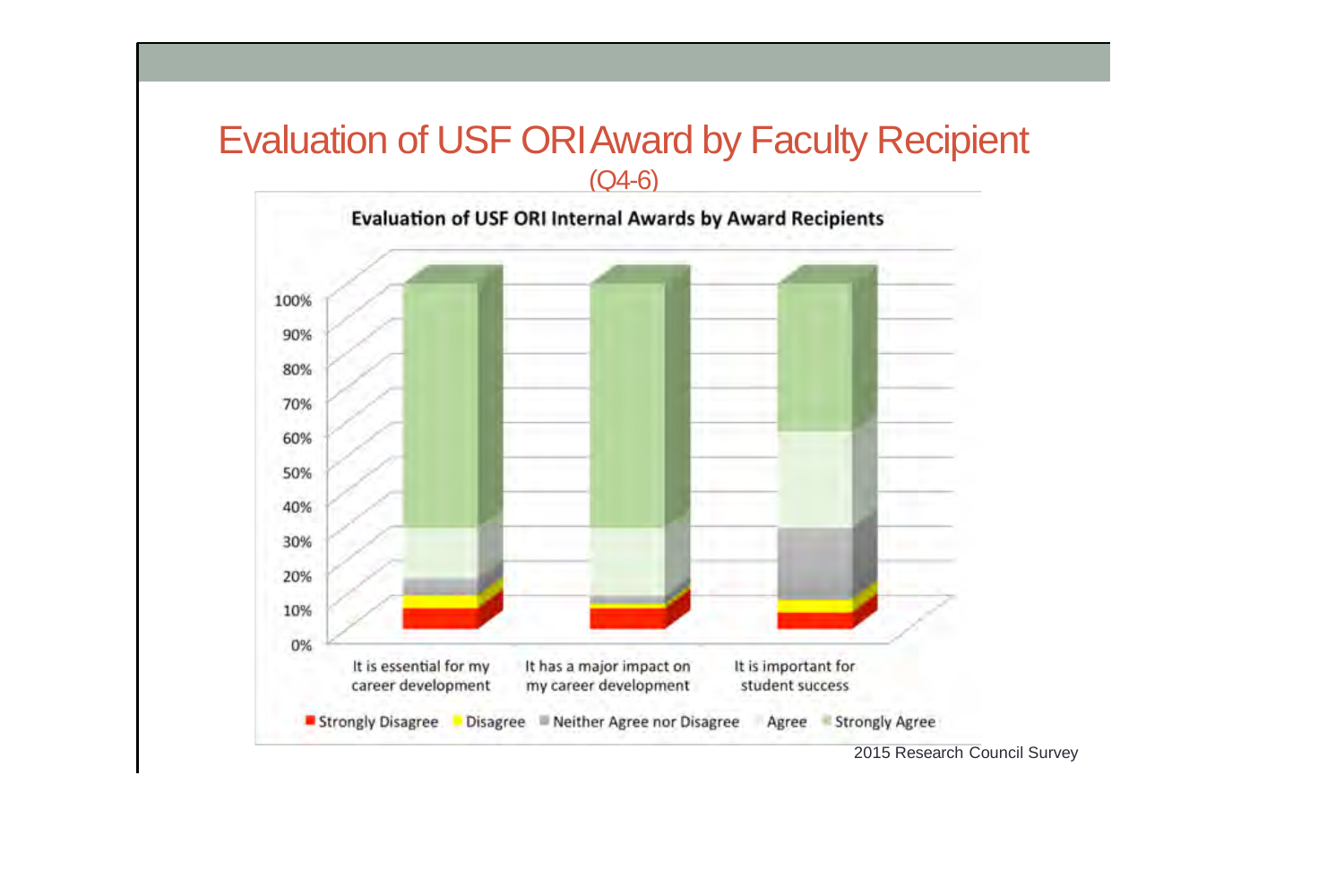### Departments, Schools, etc of IA Grant Awardees

(based of information provided by respondents)

- Africana Studies • Anthropology • Art and Art History • Art History • Cell Biology, Microbiology & Molecular Biology • Chemical & Biomedical Engineering • Chemistry • Civil and Environmental Engineering • Communication • Community and Family Health • Computer Science and Engineering • Educational and Psychological Studies • Electrical Engineering • English • Epidemiology & Biometrics • Government and International Affairs • History Humanities and Cultural Studies • Industrial Engineering • Information Systems Decisions Sciences • Information, School of • Integrative Biology • Leadership, Counseling, Adult, Career and Higher Education • Mathematics and Statistics • McCormick • Mechanical Engineering • Molecular Medicine • Molecular Pharmacology and Physiology • Music • Neurosurgery and Brain Repair • Orthopaedics & Sports Medicine • Pediatrics • Pharmaceutical Science • Physics • Psychology • Religious Studies • Social Work, School of • Teaching and Learning • Theatre and Dance • World Languages
- Leisure Studies

• Marine Science

- Physical Therapy and Rehabilitation Science, School of
- Psychiatry and Behavioral Neurosciences

• Verbal and Visual Arts (St. Pete Campus)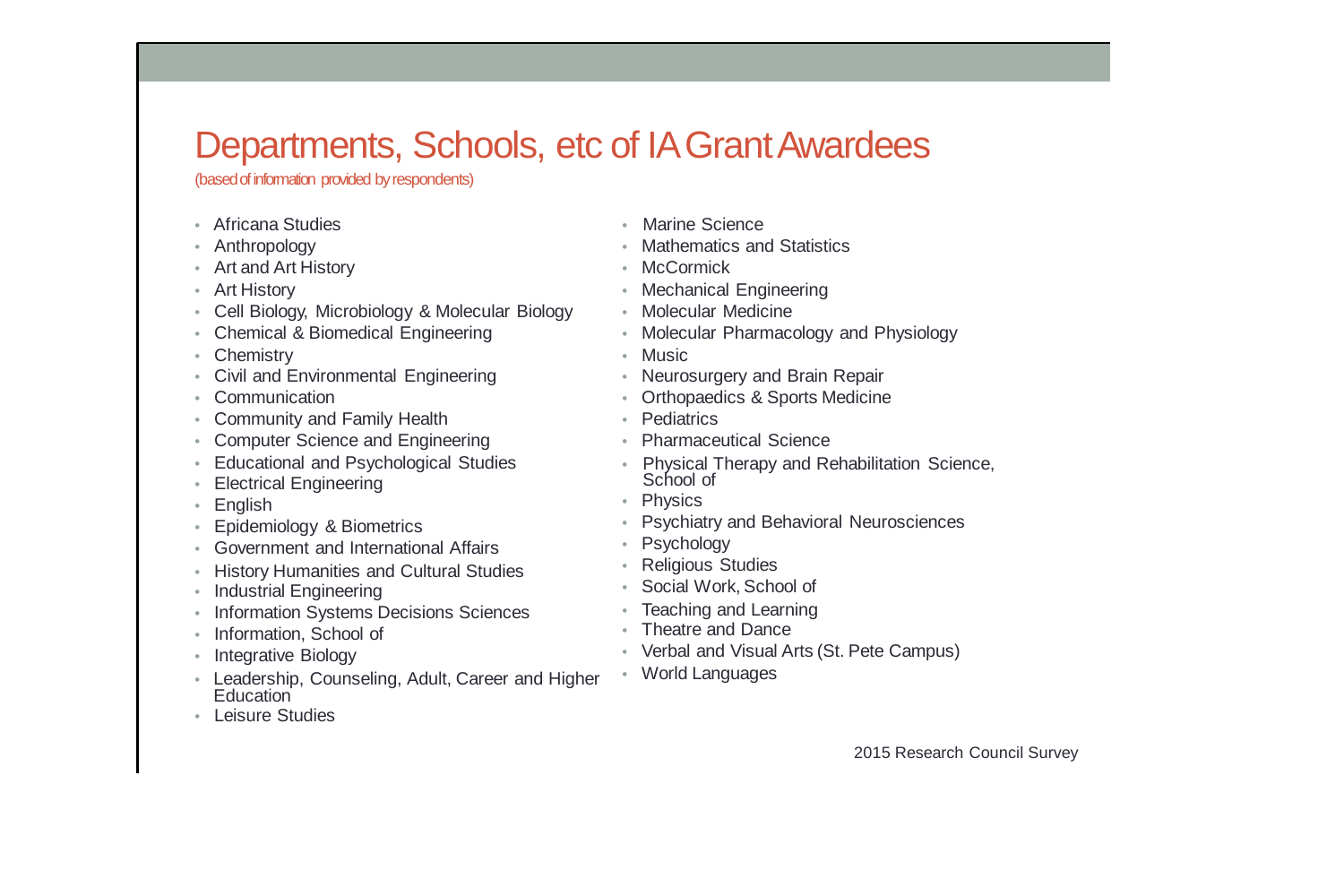## Summary ofAwardees' responses

- There was a high level of enthusiasm for the importance and significance the awards had for a faculty's career development and success.
- Awardees had a strong sense of importance the grants provided a meaningful level of support for trainees.
- The measurable outcomes reported by the 94 award recipients is impressive.
- The responses indicate the ORI investment in the Internal Awards program had its intended impact on enhancing research productivity at USF.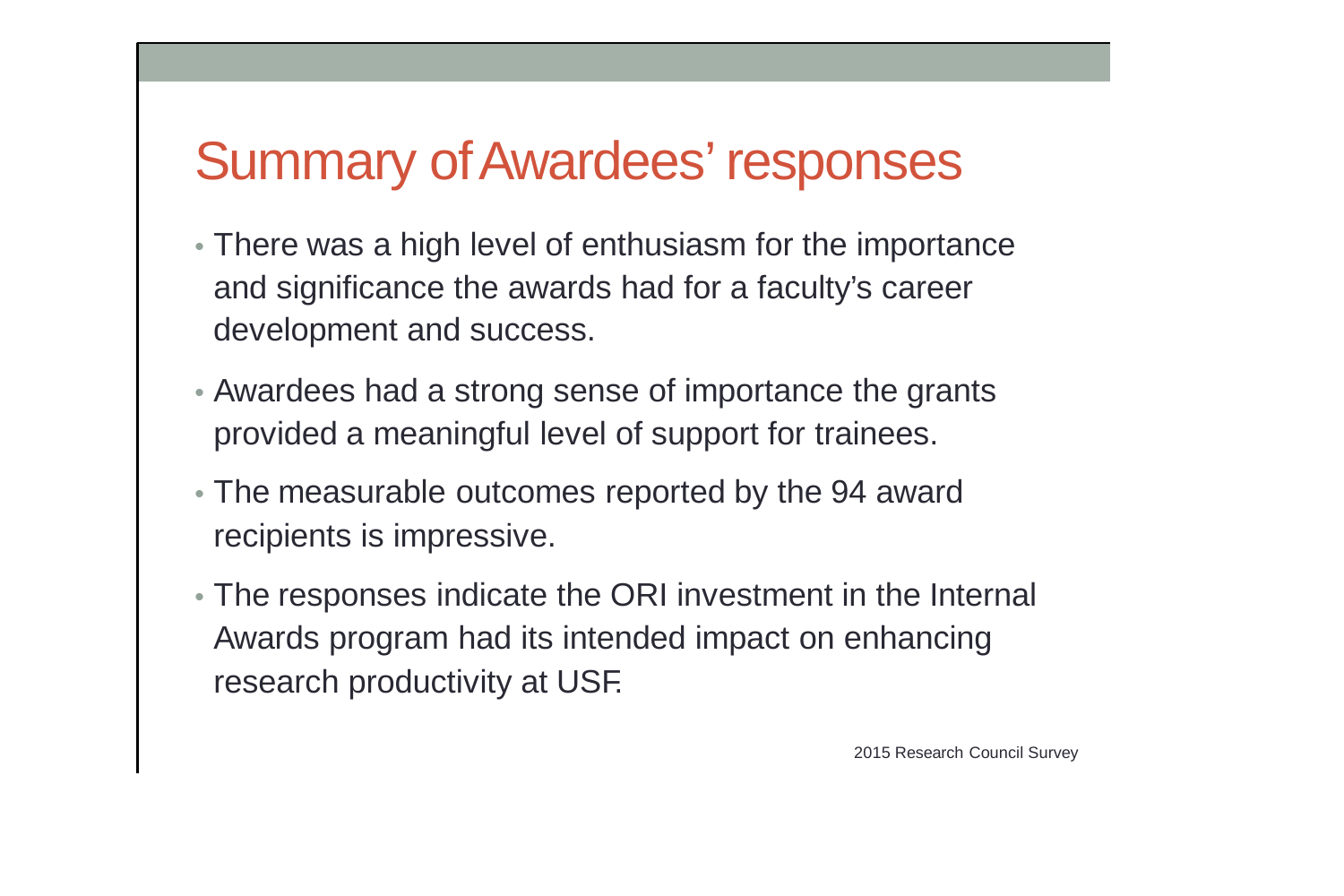## RC Survey of USF Research Stakeholders

- USF Research Stakeholders survey include Associate Deans for Research, Center Directors, and Department Chairs
- This separate survey of Stakeholders was intended to provide greater detail about the impact and importance of the current internal awards program as well as how the program might be improved.
- In addition to scored questions, Stakeholders were asked to provide written responses about specific topics.
- Approximately 50 responses were received from Stakeholders (some responses were subdivided by affiliation):
	- CAS College of Arts & Sciences (25 respondents)
	- BBEEMS Colleges of Behavioral & Community Sciences, Business Administration, Education, Engineering, Marine Sciences (15 respondents)
	- Health Colleges of Medicine, Nursing, Pharmacy, Public Health (12 respondents)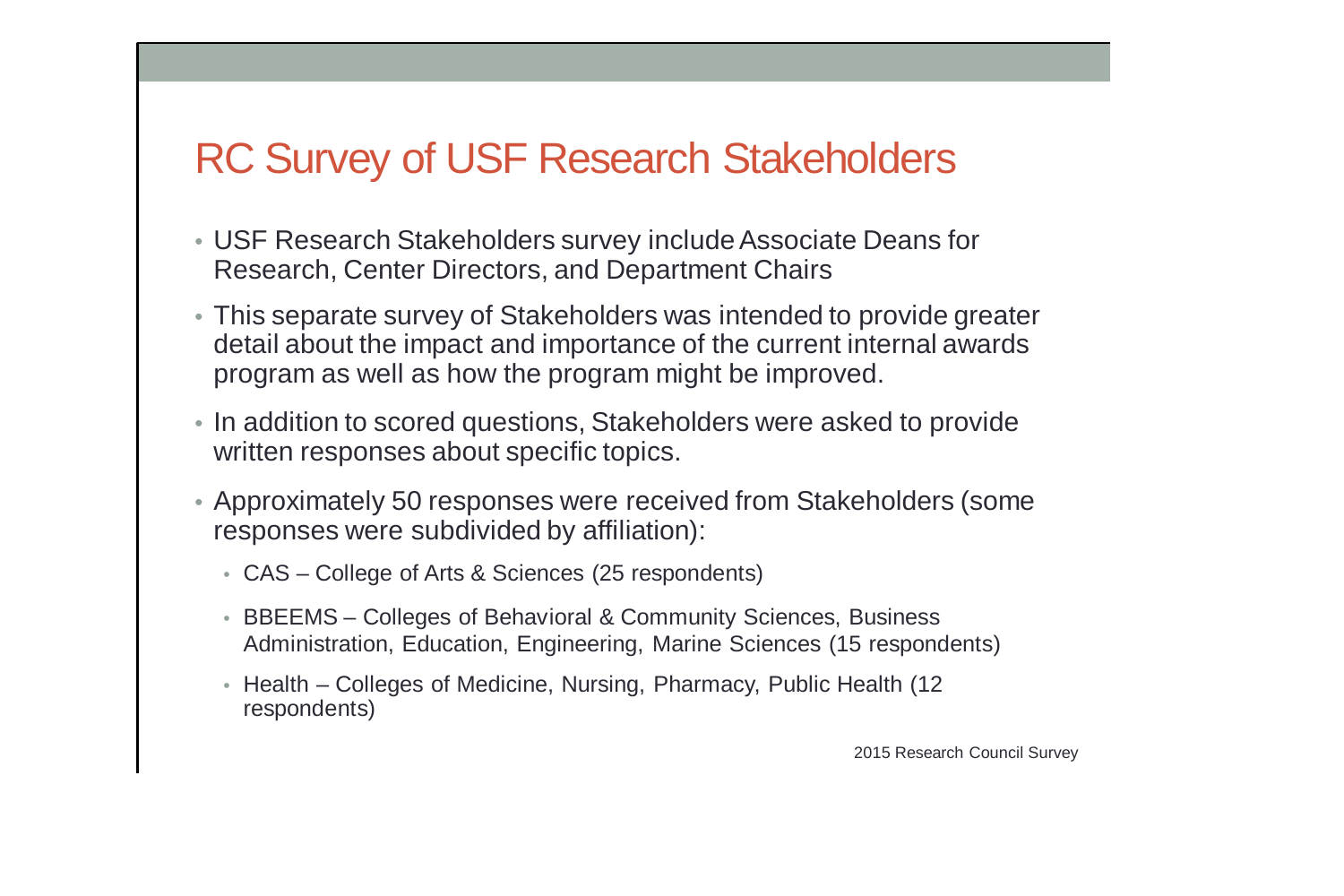# Stakeholders Q4

|                                                   | Linuxier | Not important                               | North | <b>Importint</b>  | Werk Important |
|---------------------------------------------------|----------|---------------------------------------------|-------|-------------------|----------------|
| Dreistine Scholarship (2004) CSD<br>---           |          |                                             |       | <b>STATISTICS</b> |                |
| New Rinksteinler Grant NRS                        |          |                                             |       |                   |                |
| Proponal Enchancement Gram<br>PEG                 | ×        | e                                           | ×     | -                 |                |
| <b>Rosevo Facus Patricio</b><br>Grant RFPG        |          | $\sim$<br>٠                                 |       |                   |                |
| Fandy Namesmond Travel<br><b>Glorid #171G</b>     |          | c                                           |       |                   |                |
| Contentros Support Crise<br>COM<br>statistica con |          | and the second company of the second second |       |                   |                |

or.<br>Please rate the importance of each program for your. College/Department/Center.

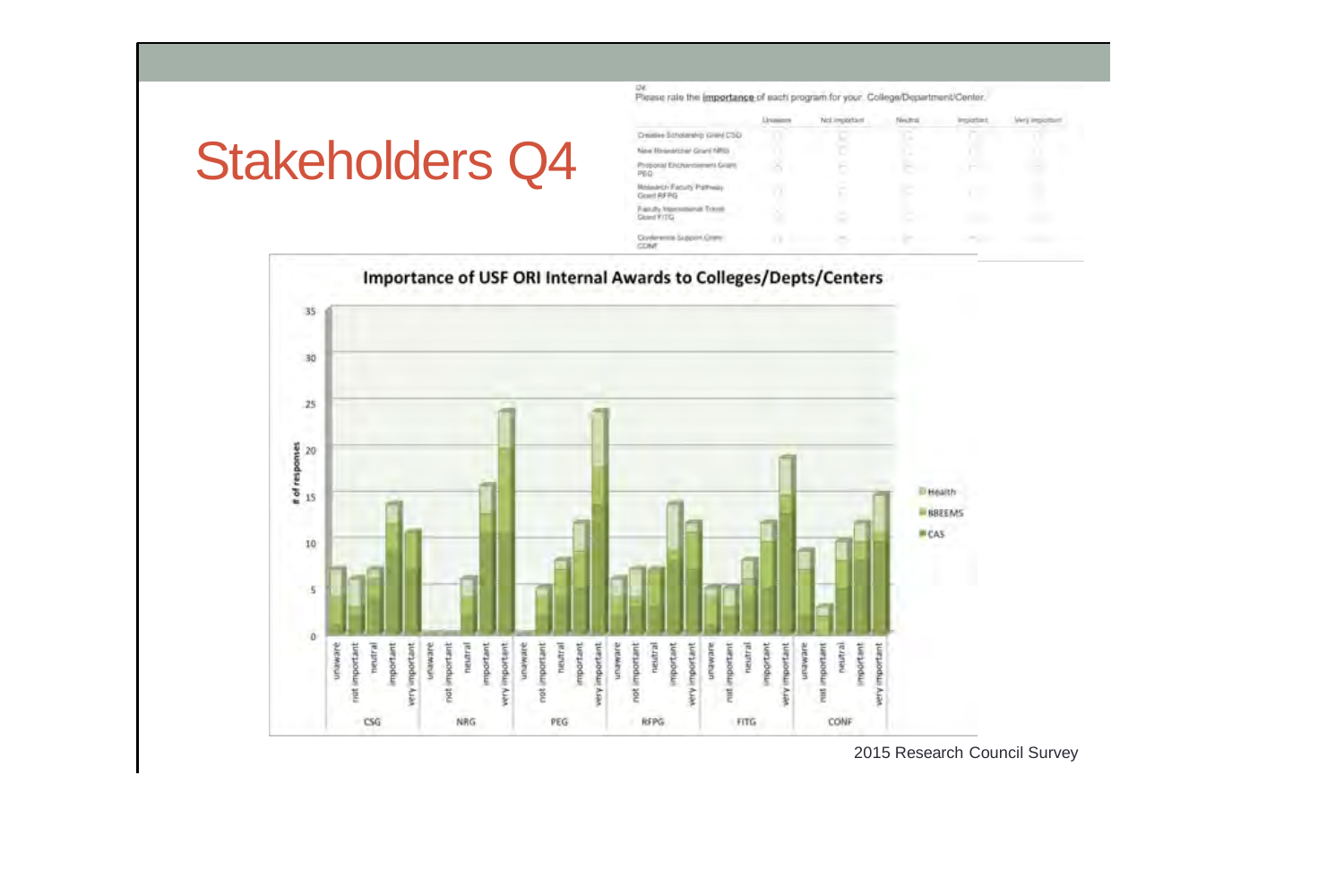*Q5.* Rate the **benefit** of each program in helping faculty in your College/Department/Center to obtain extramural funding.

## Stakeholders Q5

|                                            | Not beneficial | A little honoficial | compwmat<br>beneficial | Reneficial | Very beneficial |
|--------------------------------------------|----------------|---------------------|------------------------|------------|-----------------|
| Creative Scholarship Grant CSG             |                |                     |                        |            |                 |
| New Researcher Grant NRG                   |                |                     |                        |            |                 |
| Proposal Enhancement Grant<br>PEG          |                |                     | с                      |            |                 |
| Research Faculty Pathway<br>Grant REPG     |                |                     |                        |            |                 |
| Faculty International Travel<br>Grant FITG |                |                     |                        |            |                 |
| Conference Support Grant<br>CONF           |                |                     |                        |            |                 |

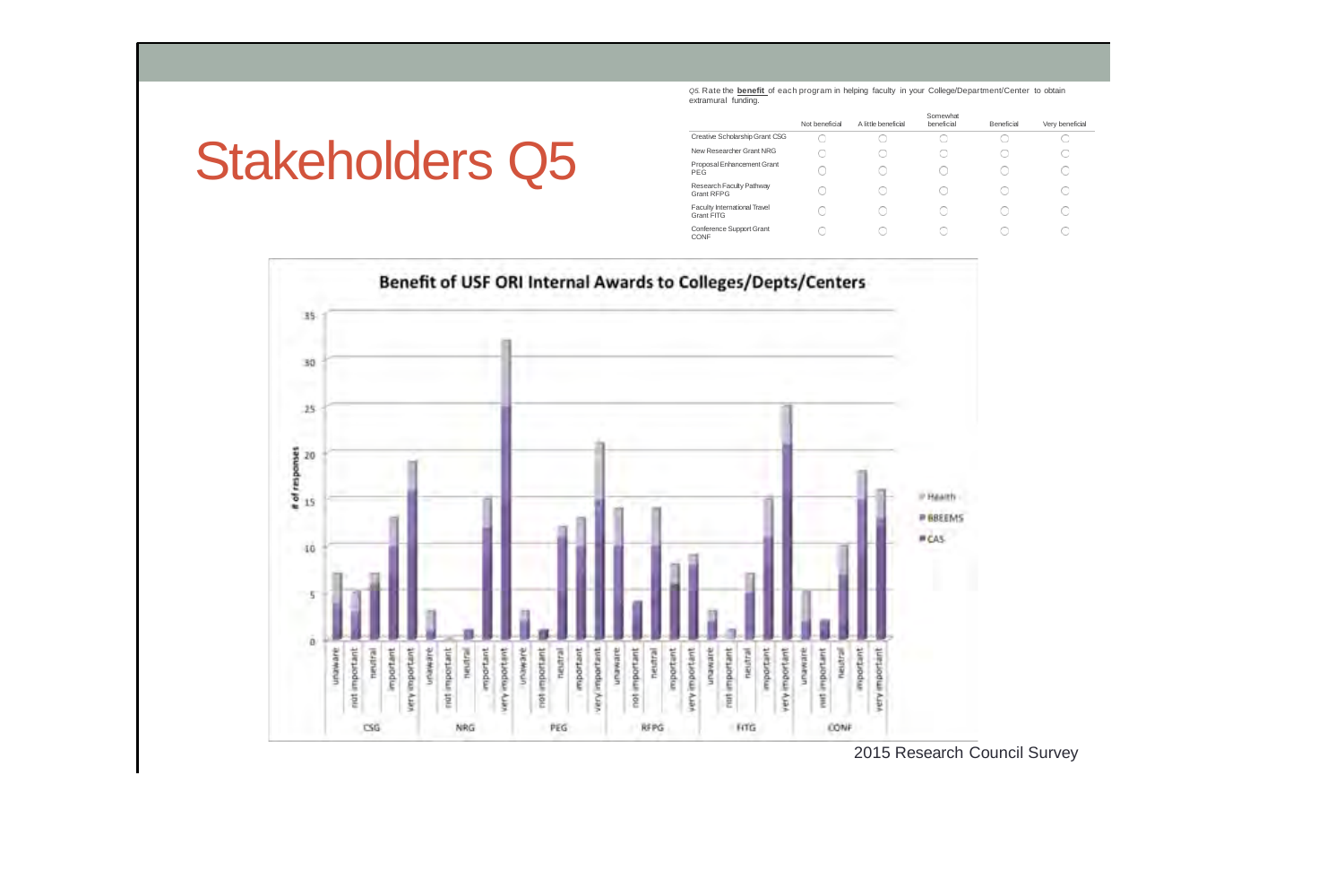#### **Comparing** relativ e benefit & importanc e of the IAprogram

There is a decidedly higher level of enthusiasm for the importance of the Internal Awards program compared to the perceived benefit.<br>This difference suggests that a weakness of the benefit is due to the low level of funding put into the program by ORI. This viewpoint is re flected in a number of the written comments about how the program could be improved. (Numerical values were given to answer op tions. )

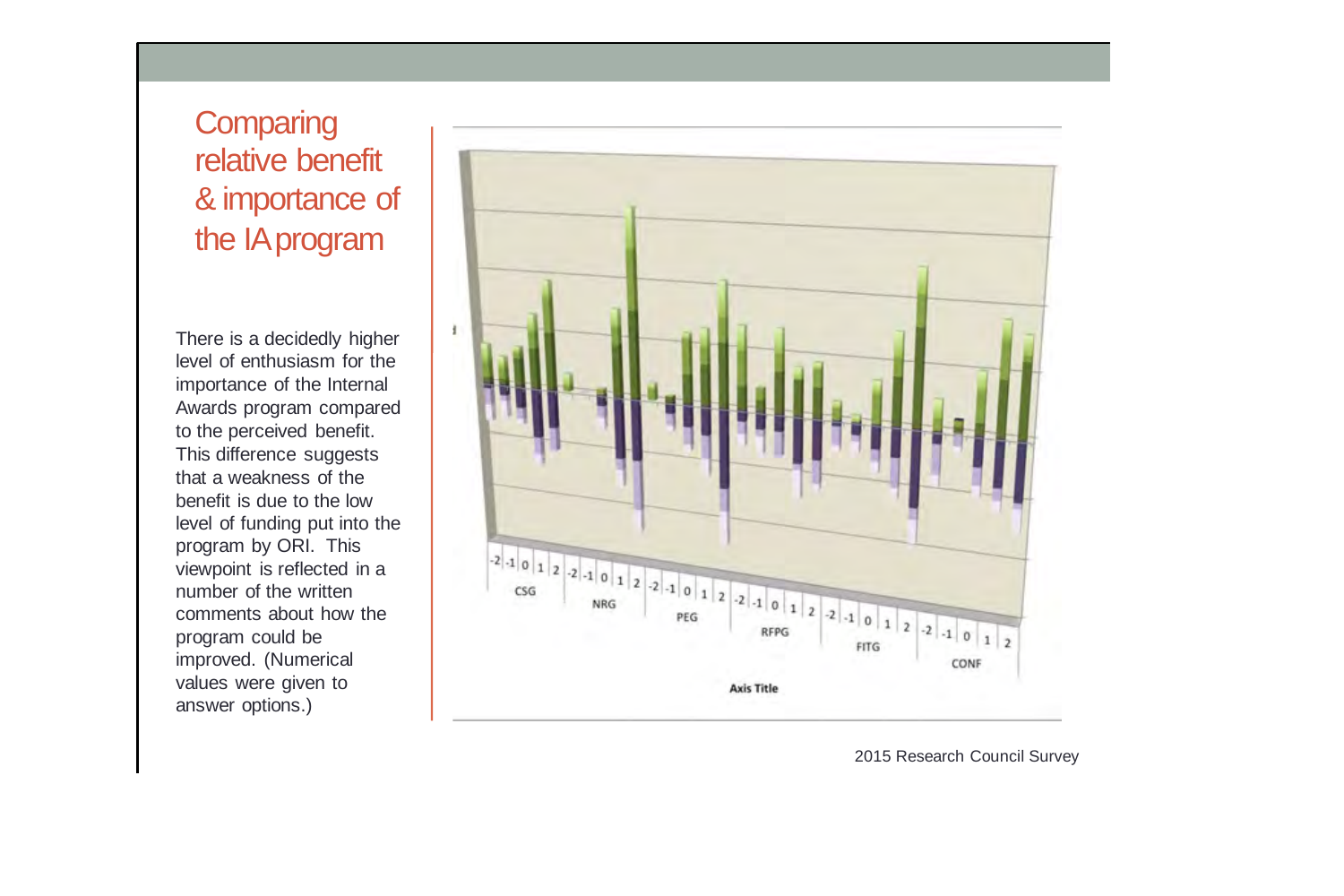### Comments for Improving IAProgram (by Increasing Funding Level)

- "Greater number of awards and larger award amounts (esp. NRG)"
- "Although all of these programs are important and beneficial, the research funds dedicated to them are insignificant. The university needs to get serious about establishing a research infrastructure and these programs are a good place to start. Triple or 5x the total funding level would be a good start."
- "If possible, increase the number of CreaQve Scholarship, New Researcher, and Faculty InternaQonal Travel grants. The amounts do not have to be increased."
- "greatly increase the capital investment."
- (AddiQonal comments) Several Colleges operate their own research award programto fund faculty projects (some on par with the level of ORI IA funding), indicaQng that the current ORI program is insufficient to meet perceived needs. Therefore, a relevant quesQon is whether the total investment, by the individual colleges and ORI's 0.12%, is comparable to USF's peer insQtuQons and AAU members?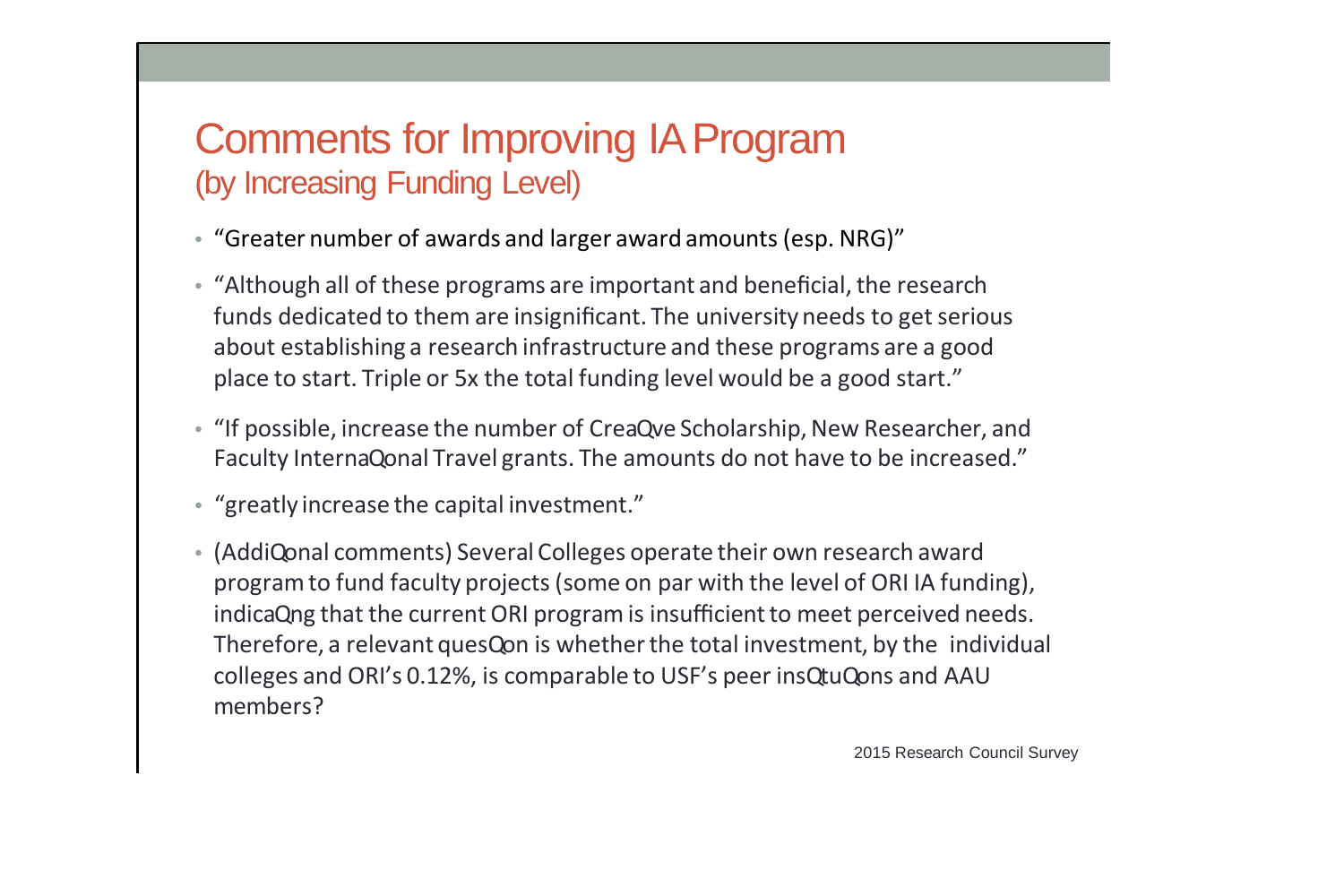## Stakeholder questions



<sup>2015</sup> Research Council Survey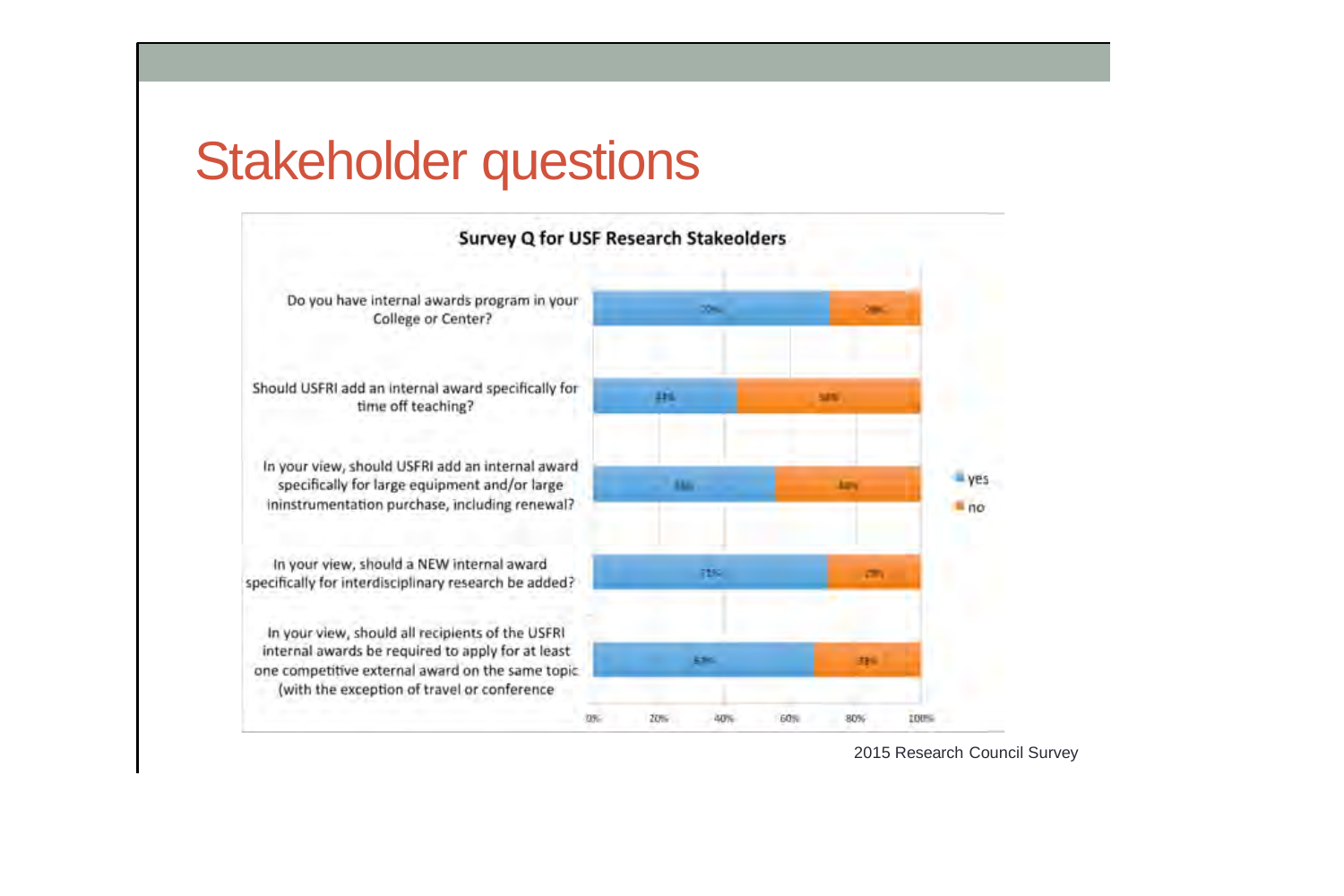*Q9.* If yes was selected for adding an internal award forinterdisciplinary research please complete your recommendations below.

> Recommended amount peraward: Recommended total amount to award per year:



2015 Research Council Survey Individual Stakeholder Responses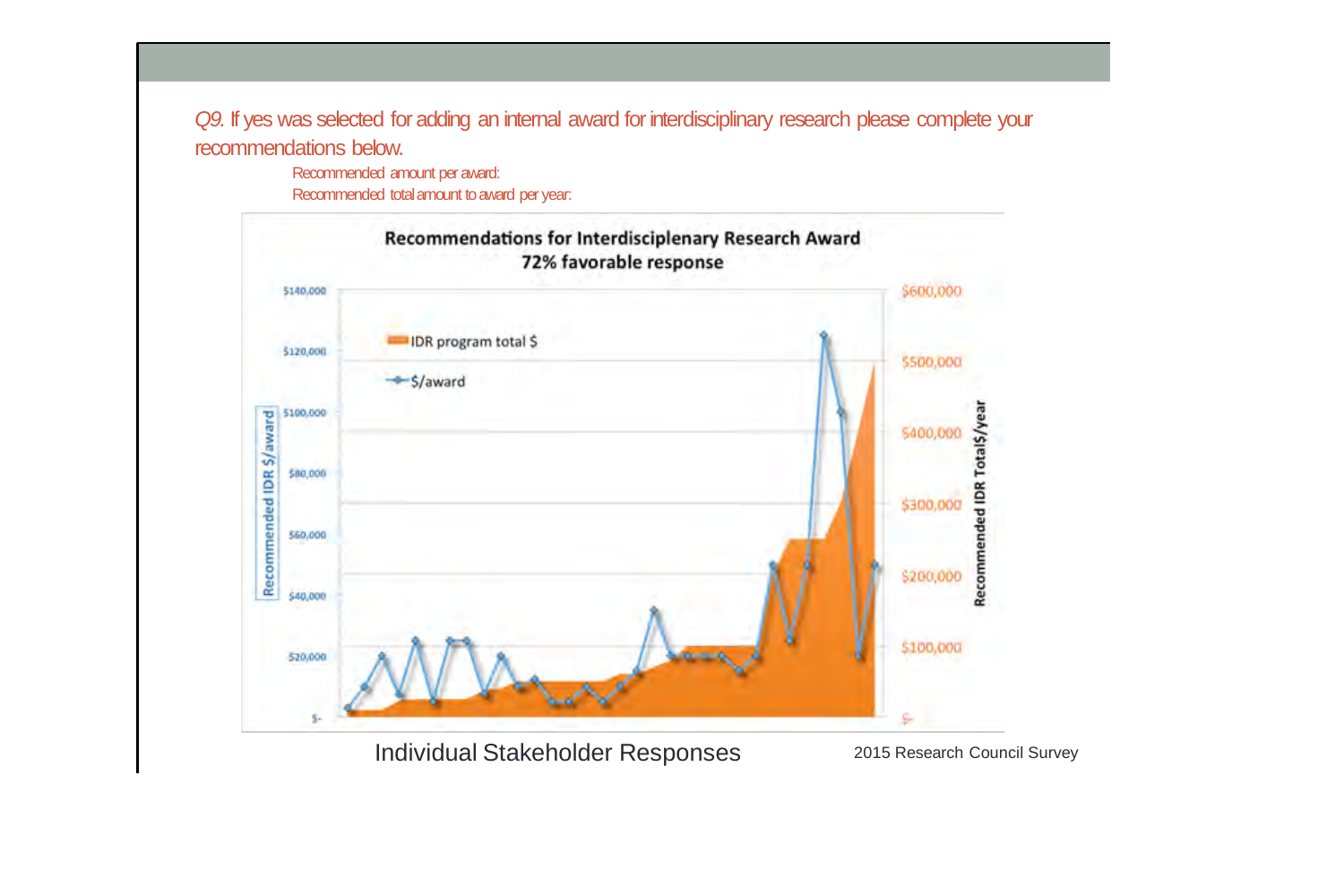## Potential for an internal USF program to support interdisciplinary research?

*Q8.* In your view, should a NEW internal award specifically for interdisciplinary research be added?  $\bigcap$  Yes  $\bigcirc$  No

*Q9.* If yes was selected for adding an internal award for interdisciplinary research please complete your recommendations below.

| Recommended amount per award:               |  |
|---------------------------------------------|--|
| Recommended total amount to award per year: |  |

- An internal USF interdisciplinary research program was strongly favored (yes for 71% of respondents).
- The range of support suggested for such a program varied considerably.
	- Overall average recommended for individual grants = \$24,703
	- Overall average recommended for total level of funding = \$107,781
- By affiliation the recommended average grant size was highest for Health (\$34,714) while for overall funding level by CAS respondents was highest (\$129,219)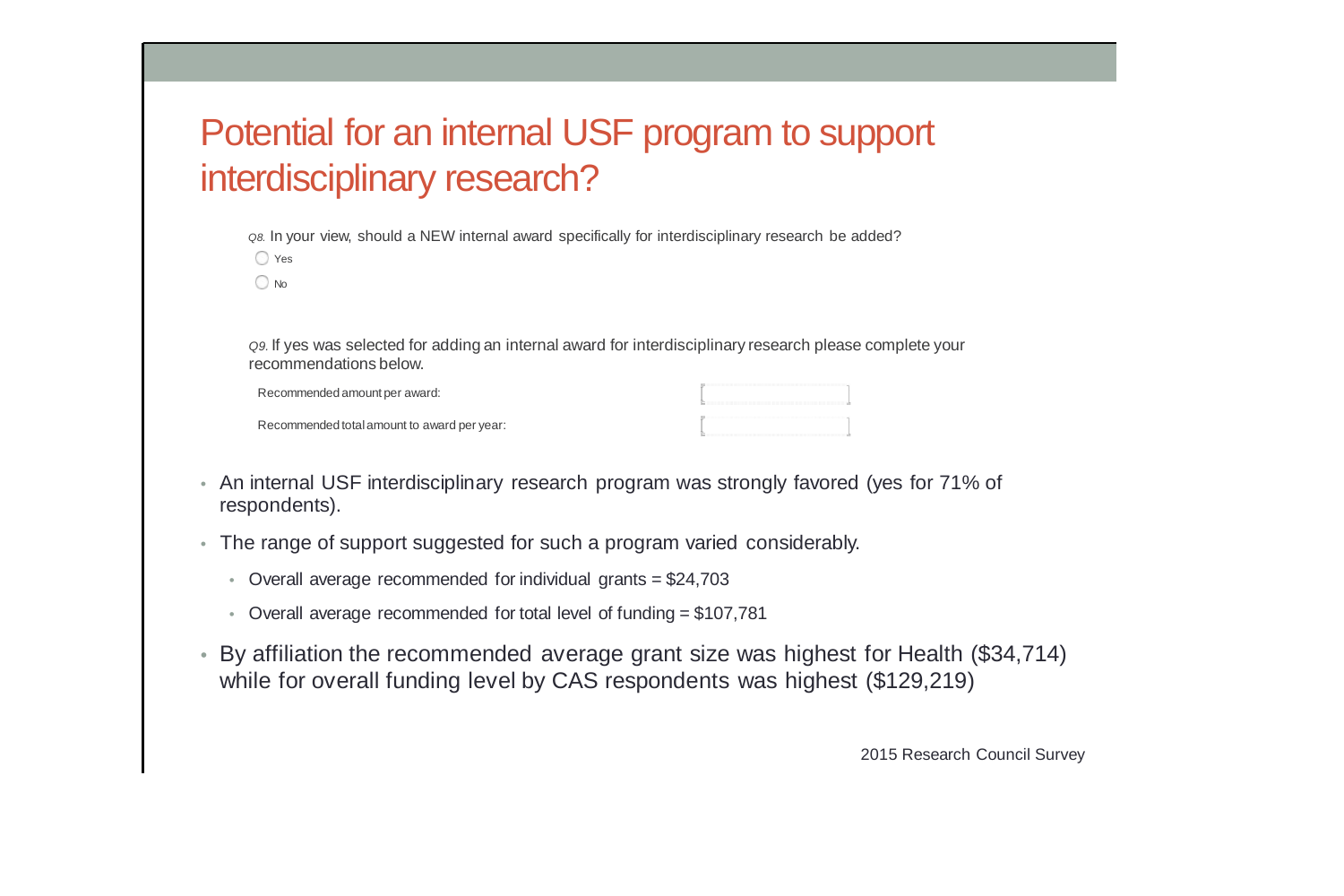*Q11.* If yes was selected for adding an internal award for large equipment and/or instrumentation purchases including renewal please complete your recommendations below.

Recommended amount per award: Recommended total amount to award per year:

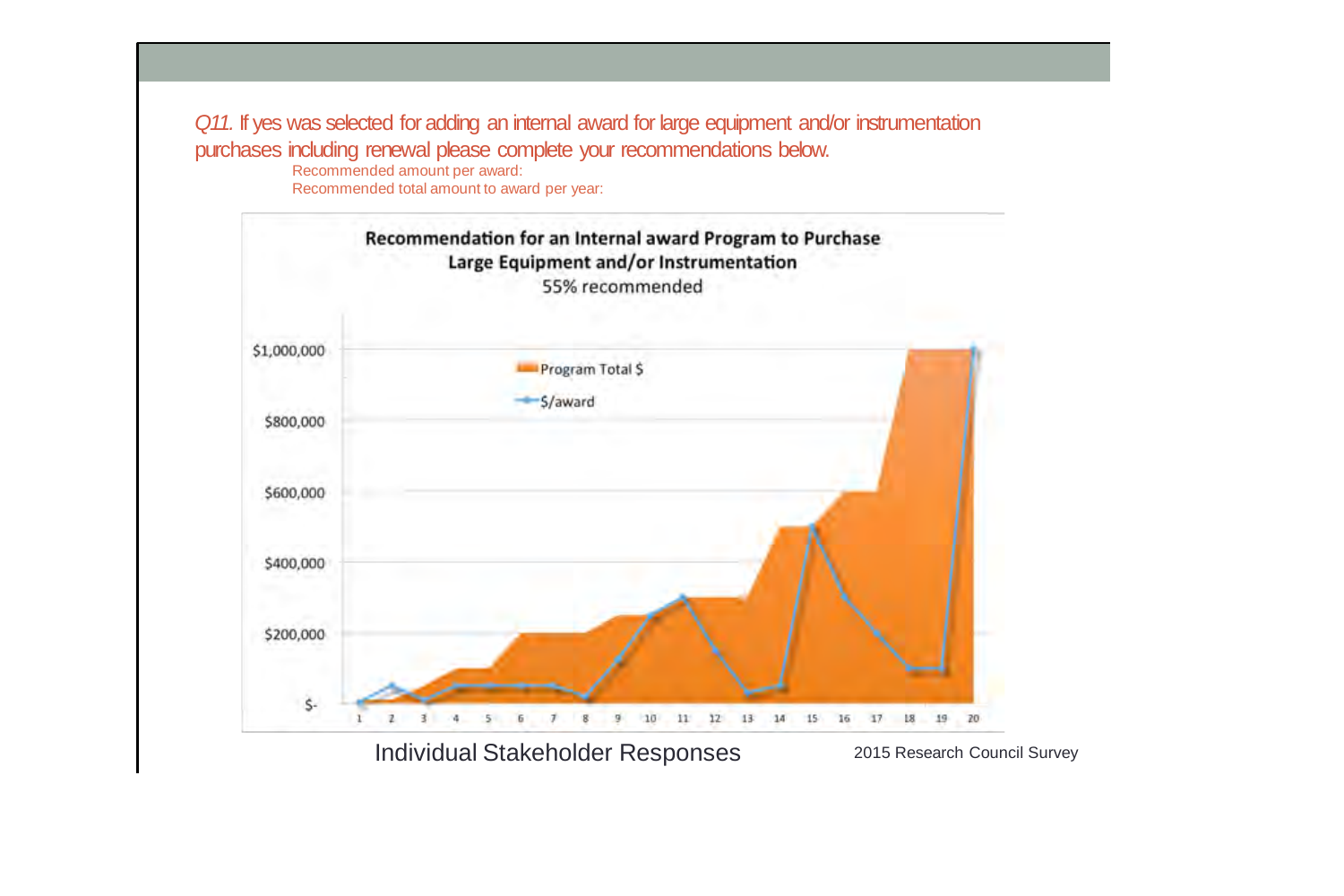## Potential for an internal USF large equipment/ large instrumentation program?

*Q10.* In your view, should USFRI add an internal award specifically for **large equipment and/or large instrumentation** purchases, including renewal?

| $\sim$ |
|--------|

*Q11.* If yes was selected for adding an internal award for large equipment and/or instrumentation purchases including renewal please complete your recommendations below.

| Recommended amount per award:               |  |
|---------------------------------------------|--|
| Recommended total amount to award per year: |  |

- The support for an internal USF large equipment/large instrument program was moderate (yes for 56% of respondents).
- The range of support suggested for such a program varied considerably.
	- Overall average recommended for individual grants = \$169,400
	- Overall average recommended for total level of funding = \$373,450
- By affiliation Health had the highest recommended average grant size (\$280,600) and for overall funding level (\$491,800)
- There was no consistent pattern by affiliation of support for the program, recommended grant size, nor overall funding level.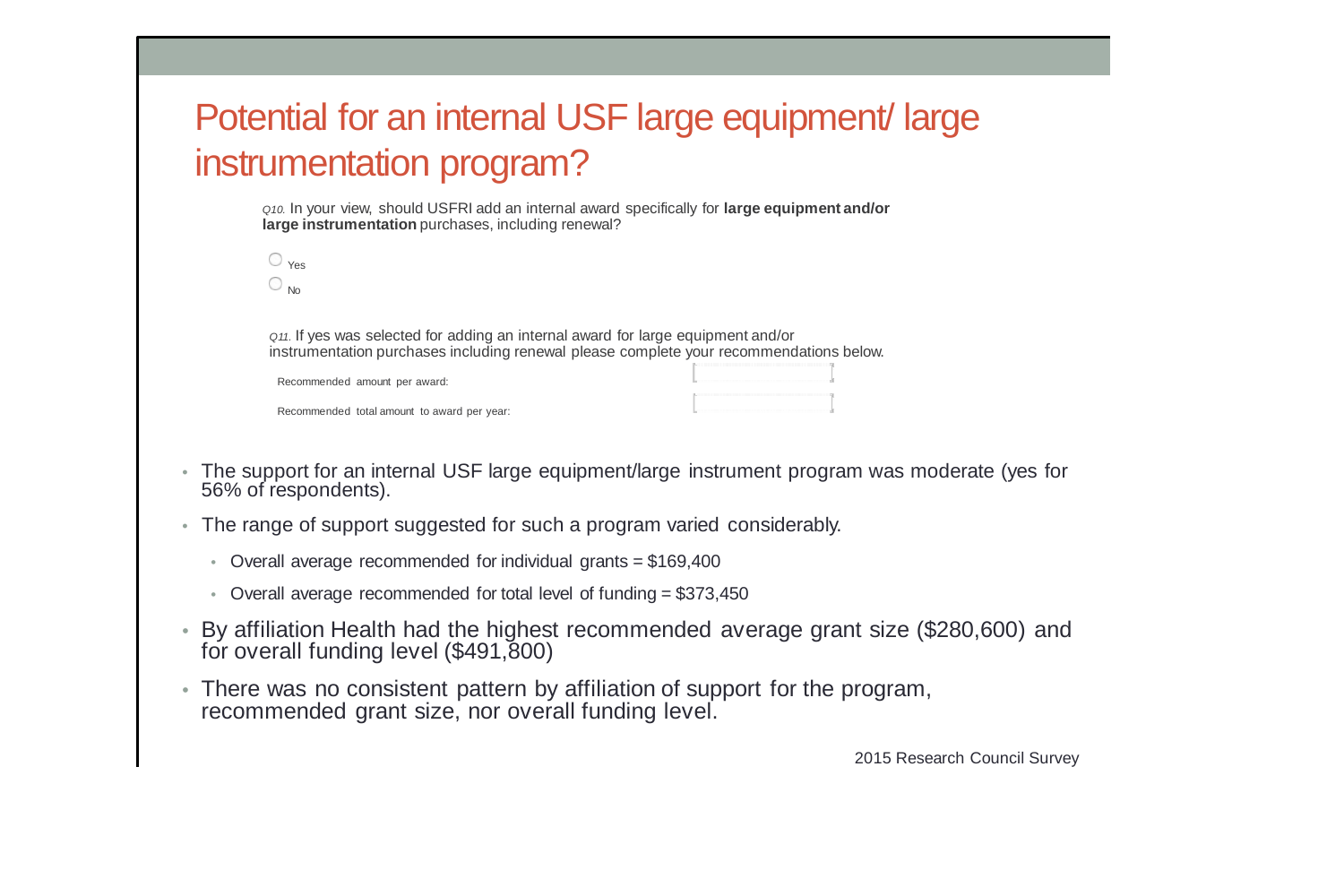#### RC 2015 survey summary of Stakeholders' responses

- Overall responses from the Stakeholders indicate that the USF ORI Internal Awards program is important and beneficial for both faculty and programs.
- There is support for enhancing the current program by:
	- increasing the total funds allocated to the program
	- Expanding the categories to include new grants for:
		- interdisciplinary research;
		- large equipment/large instrumentation, or continue equipment matching;
		- faculty salary (time off teaching, summer);
		- pilot grants for mid career senior faculty:
		- more for 'non NIH/NSF' fields of research (business, humanities);
		- foreign travel not linked to a conference presentation.
- There is a concern that awareness of the programs is inadequate among potential applicants, especially on regional campuses.
- A greater emphasis should be placed on funding outcomes that enhance competitiveness for new extramural funding, especially to support research infrastructure.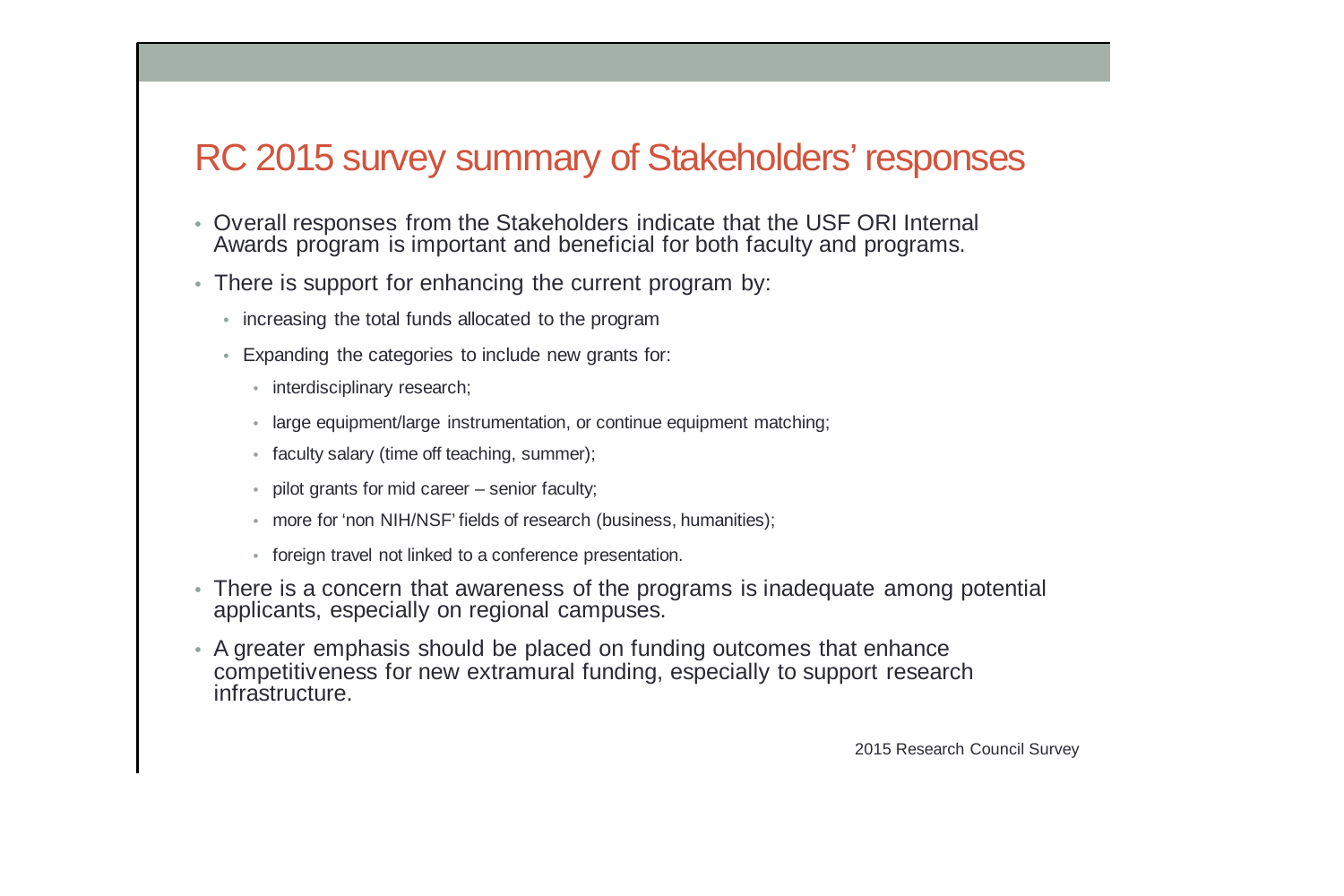## RC 2015 Survey of USF ORI Internal Awards

- Members of the 2014/2015 Research Council helped prepare the questions included in the survey.
- RC Chair John Adams and Co-Chair Ivan Oleynik had responsibility for all aspects of the survey (preparing, administering and analyzing the results).
- Julia Dunn from ORI provided valuable administrative support for preparing the survey and archiving the results.
- Hongdao Meng from the School of Aging Studies, College of Behavioral & Community Sciences provided helped convert the survey into Qualtrics format.
- The RC is greatly appreciative of the assistance of the Internal Award recipients,ADRs, Center Directors, and Department Chairs for their high level of participation in providing responses to the survey questionnaires.